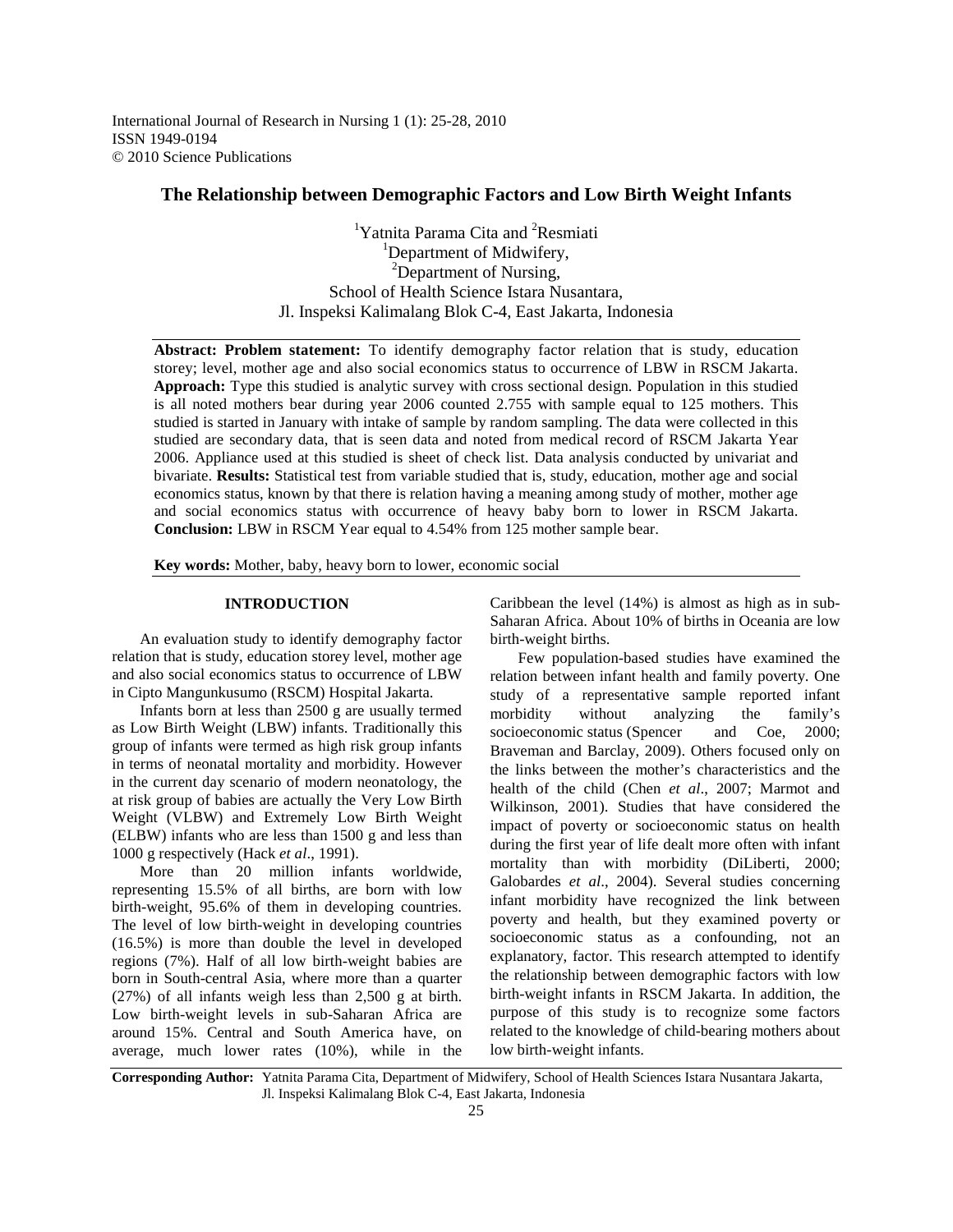### **MATERIALS AND METHODS**

 The type of this study is an analytic survey with cross-sectional design. The population in this study is 2,755 child-bearing mothers during 2006 and the sample comprises of 125 mothers. This research started in January-December, 2006 by establishing samples with random sampling.

 Data used in this studied are secondary data, taken from 2006 medical record of RSCM Jakarta. This research used a check list. Data analysis was conducted in univariat and bivariate. The factors consists of mother's characteristics such as age, occupation, weight, height, illnesses during pregnancy and the knowledge about low birth-weight infant. A childbearing mother's comprehension about low birthweight infant involves the definition, the causes, the symptoms, the prevention, the effects, the nutrition's and other items. These items were listed in a list of questions and the answers were counted and categorized in an ordinal scale.

 The instrument to measure the child-bearing mothers' knowledge about low birth-weight infant was a list of questions. The list of questions had been established and modified according to the variables of low birth-weight infant knowledge. The indicators were the definition, the causes, the symptoms, the prevention and the effect. The questions in the list are 30 closed questions with 4 choices. A right answer was given 1 as the score while a wrong was given 0 as the score. The collected data then were counted and categorized into an ordinal scale. The scales are Good (76-100%), Adequate (56-75%) and Insufficient (40-55%)

### **RESULTS**

Sample characteristics: The study observed that majoring of the women in the experimental group were aged <20 (23.2%), between 20-35 years (68.8%) and >35 years (8.0%). Majoring of women in experimental (68.0%) uneducated and (60.8%) were housewives.

**The respondents' knowledge about low birth-weight infants:** The study observed majoring of the women in the experimental about low birth weight infants inadequate (67.2%), satisfactory (24.8%) and good (8.0%).

## **DISCUSSION**

 The data of low birth-weight infant in RSCM are presented in Fig. 1. The graph shows that the percentage of the low birth-weight infant was 4.54% out of 2,755 infants delivered in January to December 2006. The frequency of the low birth-weight infant in developing countries is 3.6-10.8% where in the

developing countries it is 10-43%. So, the ratio of the frequency in the developed countries to that in the developing countries is 1:4. This means that the frequency of the low birth-weight infants in RSCM is lower than that in other developing countries (10-43%). Generally, Indonesian does not have the national frequency of low birth-weight infect, calculated from a national survey. The frequency was determined by an estimation, from 7-14% in 1999-2000 period. If the proportion of child-bearing mothers is 2.5% of the total population, there will be 355,000-710,000 low birthweight infants out of 5 million newborn infants (Henderson *et al*., 2005).

**Sample characteristics:** The descriptive data are presented in Table 1. Table 1 show demographic descriptions such as education, age, occupation, spouse occupations. Table 1 shows sample characteristics of child-bearing mothers with low birth-weight infant. The mothers whose age is under 20 years old have 23.2% of low birth-weight infants; the mothers whose age is in the range of 20-35 years old have 68.8% of low birthweight infants while the mothers whose age above 35 years old have 8% of low birth-weight infants.



Fig. 1: The frequency distribution of low birth-weight infants

Table 1: Demographic data consisting of age, education, occupations, spouse occupations

| Data                      | Frequency | Percentage |  |
|---------------------------|-----------|------------|--|
| Age (Year)                |           |            |  |
| <20                       | 29        | 23.2       |  |
| 20-35                     | 86        | 68.8       |  |
| >35                       | 10        | 8.0        |  |
| <b>Education</b>          |           |            |  |
| Uneducated                | 85        | 68.0       |  |
| Primary                   | 19        | 15.2       |  |
| Secondary                 | 20        | 16.0       |  |
| High                      | 1         | 0.8        |  |
| Occupation                |           |            |  |
| Housewife                 | 76        | 60.8       |  |
| Entrepreneurs             | 25        | 20.0       |  |
| Employees                 | 24        | 19.2       |  |
| <b>Spouse occupations</b> |           |            |  |
| <b>Blue collars</b>       | 77        | 61.6       |  |
| Entrepreneurs             | 42        | 33.6       |  |
| Employees                 | 6         | 4.8        |  |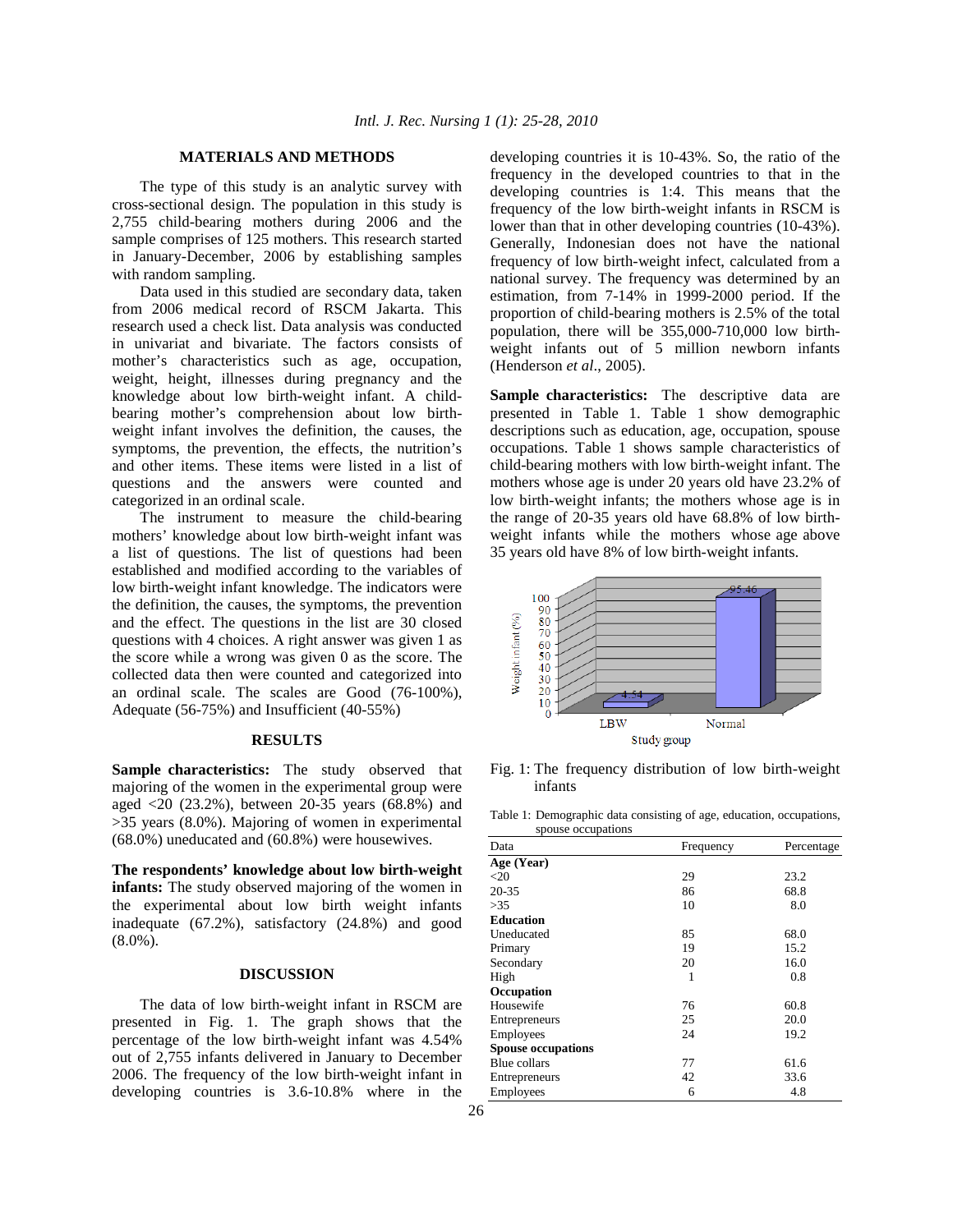| Table 2: The distribution of the respondents' knowledge |  |  |  |  |  |
|---------------------------------------------------------|--|--|--|--|--|
|---------------------------------------------------------|--|--|--|--|--|

| Knowledge level | N   | Percentage |
|-----------------|-----|------------|
| Good            | 10  | 8.00       |
| Satisfactory    | 31  | 24.80      |
| Inadequate      | 84  | 67.20      |
| Total           | 125 | 100.00     |

 Based on education, the percentages of loweducation mothers (they did not get any formal education or elementary schools graduates) with low birth-weight infants are 68 and 15.2% respectively, higher than that of secondary-school education mothers which is 16% and of high education mothers which is 0.8%. Education level seems to affect significantly the occurrence of low birth-weight infants. Most of the respondents did not get any formal education or graduated from elementary schools. Being housewives also affects the occurrence of low birth-weight infants, compared to being entrepreneurs and employees. Most low birth-weight infants were born from housewife (60.8%) while the percentage from entrepreneur is 20% and that from entrepreneur is 19.2%.

 The child-bearing mothers whose spouse's occupation is blue collars work have the percentage of low birth-weight infants of 61.6%, higher than those whose spouse's occupation is entrepreneur (33.6%) and those whose spouse's occupation is employee (4.8%). Perhaps lower social economic status increases the occurrence of premature births.

**The respondents' knowledge about low birth-weight infants:** The respondents' knowledge level about low birth-weight infants is evaluated from a list of questions. The respondents are all population and research subjects who were willing to participate in this research. To avoid some technical problems related data gathering and meticulousness in giving the answers, the researchers provided guidance in filling out the list of questions and were willing to explain again in case the respondents became confused with the questions. For the illiterate respondents, the researchers interviewed them based on the list of questions and with the help of enumerators. To make the interviews easier, the researchers were assisted by 2 enumerators with D3 as their educational background. They had been trained to fill out the list of questions. Table 2 shows the distribution of the child-bearing mothers about low birth-weight infants.

 Table 2 shows that the distribution of respondents' knowledge about low birth-weight infants is 8.0% for good category, 24.8% for satisfactory category and 67.2% for inadequate category. The knowledge will form the notion which becomes the foundation for the

development and opinion on specific objects. Based on the interview, most of the respondents stated their ignorance about low birth-weight infants. Some of them said that they had heard about it but did not understand it. Based on the respondents' distribution, most of them (67.2%) do not really understand low birth-weight infants, 24.8% of the respondents have satisfactory level of knowledge and 8.0% of them have good level of knowledge. This distribution may be due to the social economic factor.

 One of the best ways to prevent low-birth-weight babies is through the utilization of prenatal care. In fact, the chances of having a low-birth-weight baby are substantially higher for women who do not receive prenatal care. Studies have found that even after adjusting for other differences like socioeconomic status and maternal age, infants born to mothers who received no prenatal care weighed considerably less, on average, than those whose mothers received prenatal care (Kelly *et al*., 2001).

 The incidence of prematurity is highest among women from low socioeconomic circumstances, with poor nutrition and a lack of prenatal care the main factors contributing to prematurity. The incidence of premature labor increases in inverse proportion to maternal age, weight and economic status (Liu and Roth, 2008; Galobardes *et al*., 2004; Chen *et al*., 2007).

 Our findings suggest that it is not enough to prevent babies from being born prematurely or from having low birth weights, nor is it enough to closely follow these infants to ensure the health of those raised in underprivileged families. It is important to monitor children from poor families as well as those being raised by mothers who are single or are poorly educated. In addition, future research is required to study the utilization of hospital services for babies of very poor families, to better understand the factors associated with the low admission rates in this group.

# **CONCLUSION**

 This research found that in 2006 the percentage low birth-weight infants born in RSCM Jakarta 4.54% out of 2,755 infants. There is a relation between occupations, age, social economics as well as knowledge of low birth-weight infants and the occurrence of low birth-weight infants.

**Limitations:** The study was limited to only one hospital of RSCM, Jakarta, so the generalizability of the study is limited to the sample. The observation and recording were limited to certain time period.